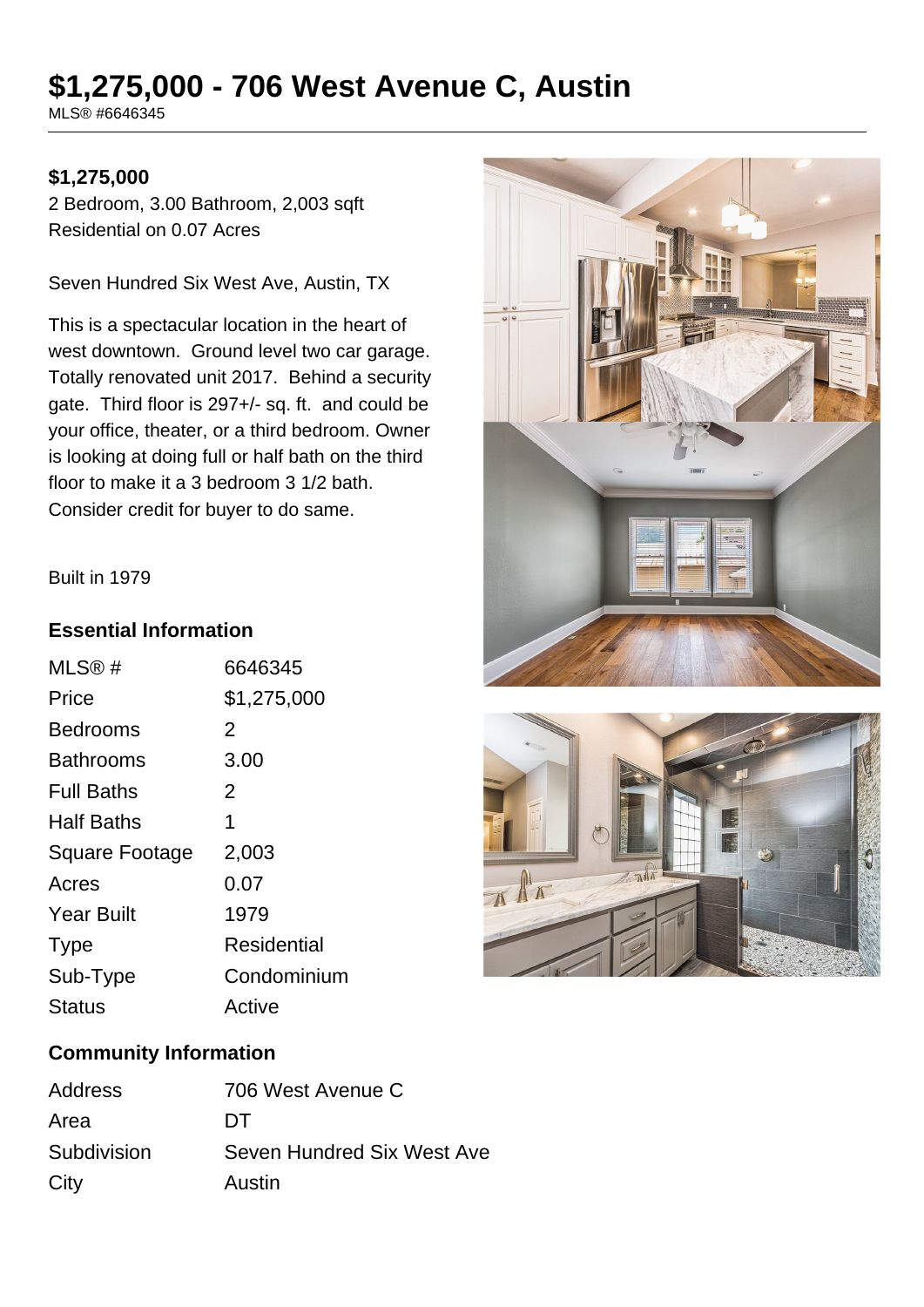| County                    | Travis                                                                                                                                             |
|---------------------------|----------------------------------------------------------------------------------------------------------------------------------------------------|
| <b>State</b>              | TX                                                                                                                                                 |
| Zip Code                  | 78701                                                                                                                                              |
| <b>Amenities</b>          |                                                                                                                                                    |
| <b>Utilities</b>          | Cable Available, Cable Connected, Electricity Available, High Speed<br>Internet Available, Phone Available, Sewer Connected,<br>Water<br>Connected |
| <b>Features</b>           | <b>See Remarks</b>                                                                                                                                 |
| Parking                   | Driveway, Garage, Garage Door Opener, Gated, Off Street, Garage<br><b>Faces Rear</b>                                                               |
| <b>Garage Spaces</b>      | $\overline{2}$                                                                                                                                     |
| Garages                   | Garage Door Opener                                                                                                                                 |
| View                      | <b>None</b>                                                                                                                                        |
| Waterfront                | Seasonal                                                                                                                                           |
| <b>Interior</b>           |                                                                                                                                                    |
| Interior                  | Carpet, Tile, Vinyl                                                                                                                                |
| Appliances                | Built-In Range, Built-In Refrigerator, Dishwasher, Disposal,<br>See<br><b>Remarks</b>                                                              |
| Heating                   | Central, Fireplace(s)                                                                                                                              |
| Fireplace                 | Yes                                                                                                                                                |
| # of Fireplaces           | 1                                                                                                                                                  |
| <b>Fireplaces</b>         | Living Room                                                                                                                                        |
| <b>Stories</b>            | Three Or More                                                                                                                                      |
| <b>Exterior</b>           |                                                                                                                                                    |
| <b>Exterior Features</b>  | <b>Balcony</b>                                                                                                                                     |
| Lot Description           | Backs to Greenbelt/Park, Level, See Remarks                                                                                                        |
| Roof                      | Metal                                                                                                                                              |
| Construction              | Brick Veneer, Frame, Concrete, Stone Veneer, See Remarks, Stucco,<br><b>Wood Siding</b>                                                            |
| Foundation                | Slab                                                                                                                                               |
| <b>School Information</b> |                                                                                                                                                    |
| <b>District</b>           | <b>Austin ISD</b>                                                                                                                                  |
| Elementary                | <b>Mathews</b>                                                                                                                                     |

- Middle **O** Henry
- High Austin